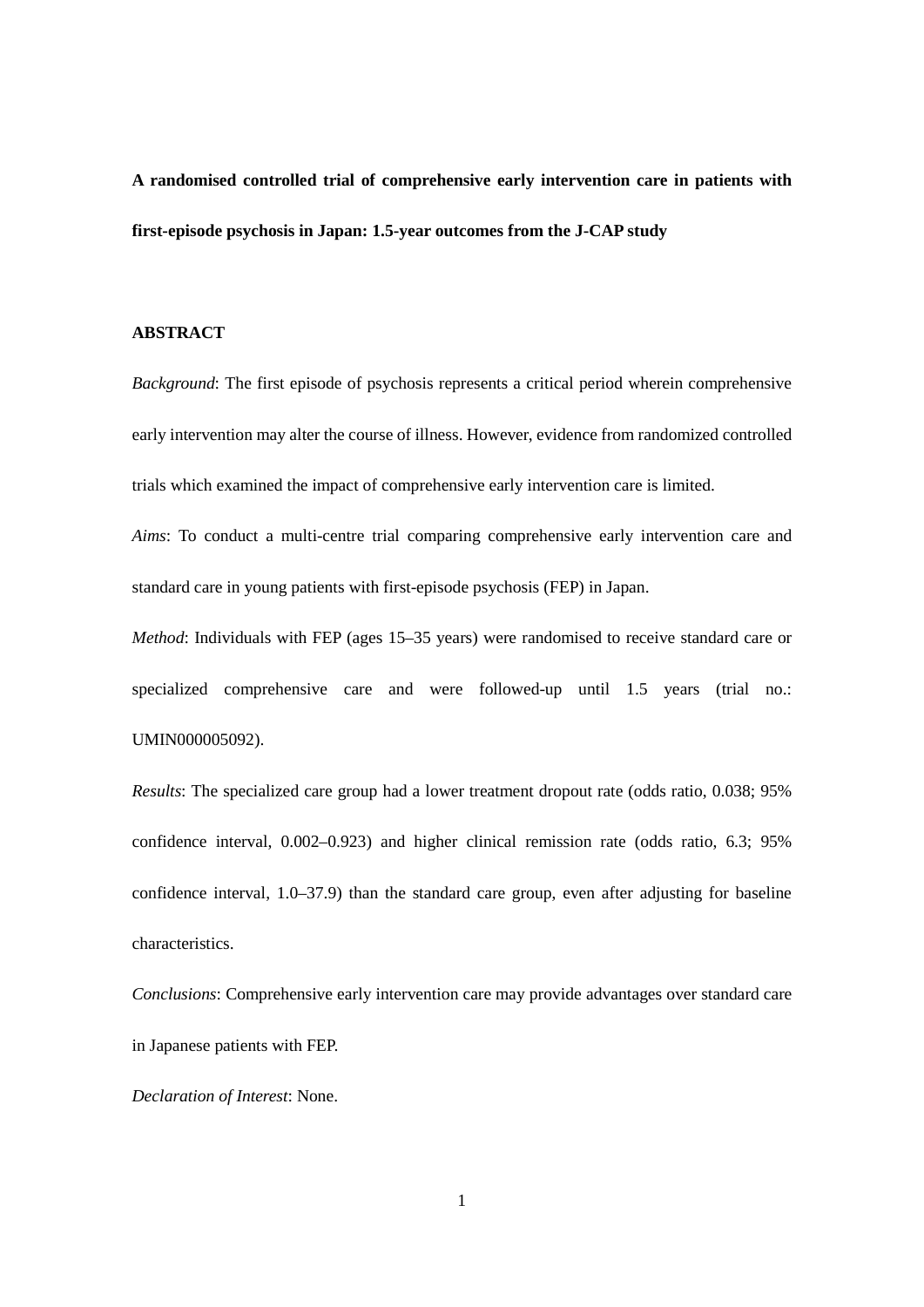## **INTRODUCTION**

In recent decades, several early intervention services have been established to target young individuals with first-episode psychosis (FEP). Early intervention is based on the hypothesis that the initial years of psychosis represent a critical period in which comprehensive early intervention care can alter the course of the illness. Yet, few randomised controlled trials have assessed the effects of comprehensive early intervention care programs in individuals with FEP. The results of previous randomised studies conducted in Denmark (OPUS trial<sup>1-3</sup>), England (LEO trial<sup>4, 5</sup>) and the United States (STEP trials<sup>6</sup> and the RAISE trial<sup>7, 8</sup>) suggest that specialized comprehensive care for FEP promotes clinical and functional recovery assessed after 1–2 years of therapy. Only one randomised controlled trial examined the effect of a 1-year extension for specialized early intervention care in an Asian population of patients with  $FEP<sub>1</sub><sup>9, 10</sup>$  and no study to date has compared specialized early care and standard care in a young Asian population of patients with FEP. Accordingly, we investigated whether comprehensive early intervention care produces better outcomes than standard care in young individuals with FEP in Japan using a multi-centre randomised controlled design. We hypothesized that comprehensive early intervention care would increase the likelihood of clinical and functional recovery and decrease the treatment dropout rate at 1.5-year follow-up.

## **METHOD**

This study was conducted as a part of the Japanese Comprehensive Approach for First-episode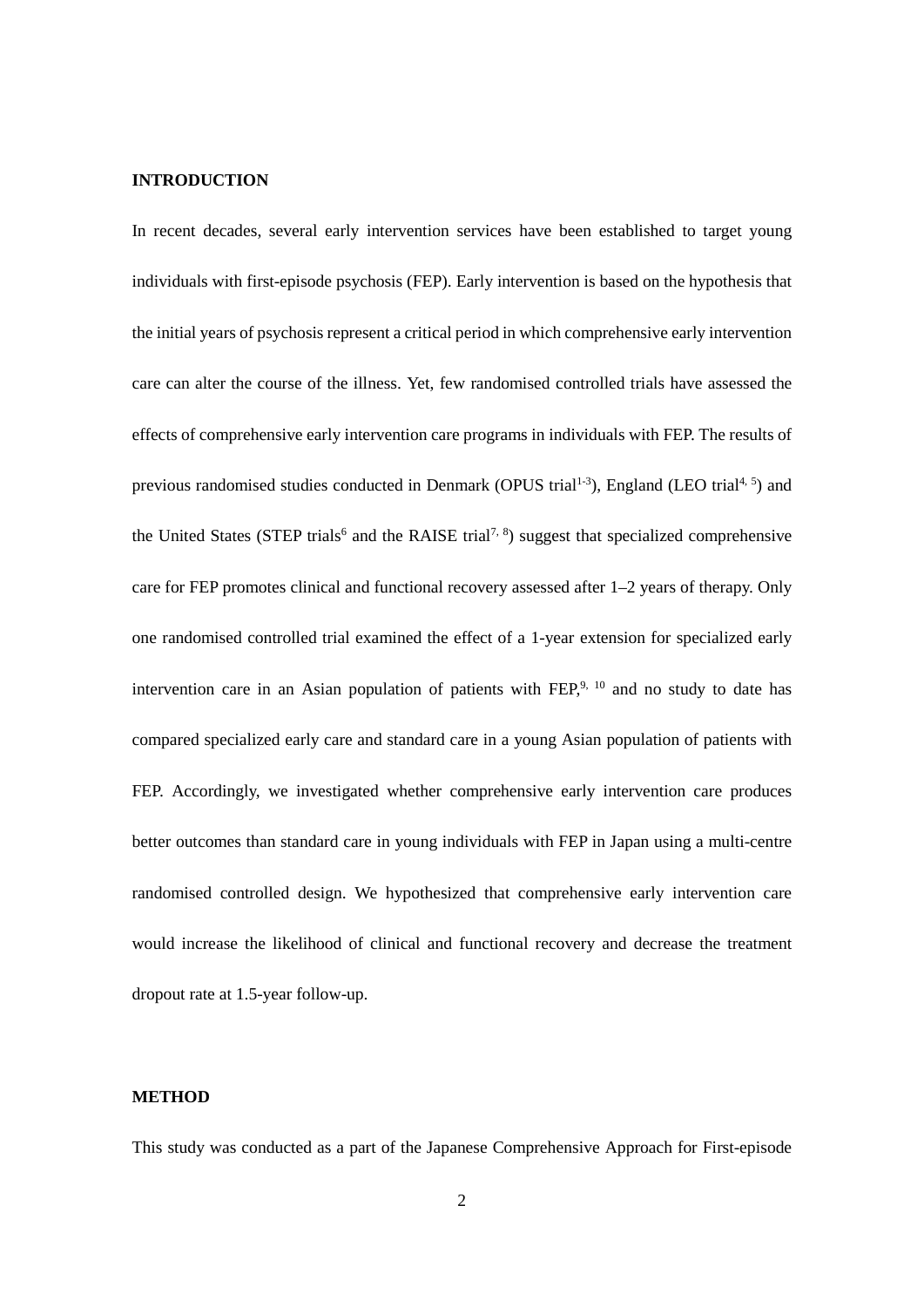Psychosis (J-CAP) study. The aim of the J-CAP study was to develop, test, and implement comprehensive early intervention care approaches for young people with FEP. The background, rationale, and design of the J-CAP study have been previously described elsewhere.<sup>11</sup>

# **Subjects**

A total of 77 individuals were enrolled in the study (CONSORT diagram shown in **Figure 1**). Candidate participants were patients who received a diagnosis of F2 or F3 with psychotic symptoms as per the International Classification of Disease, 10th revision at a participating clinical site. The inclusion criteria were: (1) first-episode psychosis; (2) age between 15–35 years; (3) onset of franc psychotic symptoms in the previous 5 years; and (4) residence in the catchment area of each clinical site. The onset of psychotic symptom was defined as the first clear evidence of a psychotic symptom (i.e., delusion, hallucination, or thought disorder) scored 4 or higher on the Positive and Negative Symptom Scales  $(PANSS<sup>12</sup>)$ . The exclusion criteria were: (1) a premorbid intelligence quotient of  $\lt 80$ ; (2) inability to sufficiently communicate in Japanese; (3) requirement of care for any organic mental disorder or inpatient care for any physical condition; (4) history of dependency on alcohol and/or other substances; (5) completion of electroconvulsive therapy and/or transcranial magnetic stimulation therapy within the past month; and (5) any patient deemed ineligible by the attending physician for any other reason. Although the use of substances such as cannabis has become a major issue worldwide, a very small number of young people use these drugs in Japan.13 Therefore, we adopted a history of continuous substance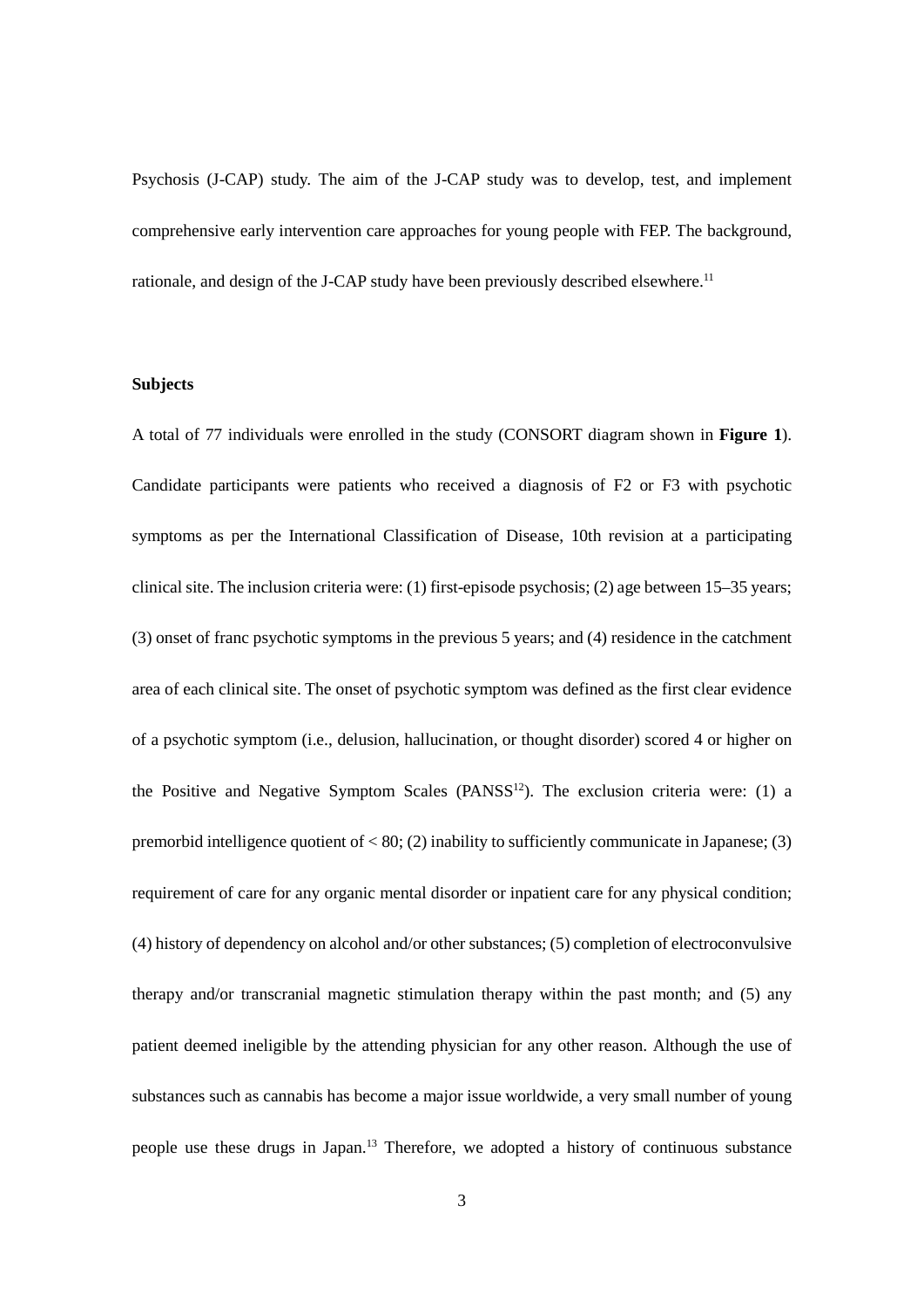dependence as an exclusion criterion in this trial. All patients were assessed for eligibility by psychiatrists at each participating site.

Written informed consent was obtained from all participants and from the legal guardians of participants younger than 20 years of age. The study was approved by the institutional review boards of the coordinating centre and participating sites (Tokyo Metropolitan Institute of Psychiatry, no. H22-23; University of Tokyo, no. 3307; Matsuzawa, no. 22-23; Mie, no. H23.2.21; Okayama, no. H24-6; and Hinaga, no. H22.12.22). The J-CAP Safety Monitoring Board provided study oversight.

# **Clinical sites and randomisation**

The study was conducted at 5 clinical mental health sites in 3 cities: The University of Tokyo Hospital, Tokyo Metropolitan Matsuzawa Hospital, Mie Prefectural Mental Medical Center, Hinaga General Center for Mental Care and Sasagawa Clinic, and Okayama Mental Medical Centre. Relevant details for these sites are summarised in **Table S1**. The site eligibility criteria were having an early intervention service for people with FEP and more than 2 clinicians who participated in the early intervention training program provided by clinical experts on early intervention for psychosis in England (Dr. Jo Smith and Dr. Paul French).

The J-CAP was designed as an interventional, parallel, single-blinded (open label but blinded raters) trial. Participants were randomly assigned to the specialized comprehensive early intervention care approach (CAP) group or to a standard care (SC) group. In the CAP group, an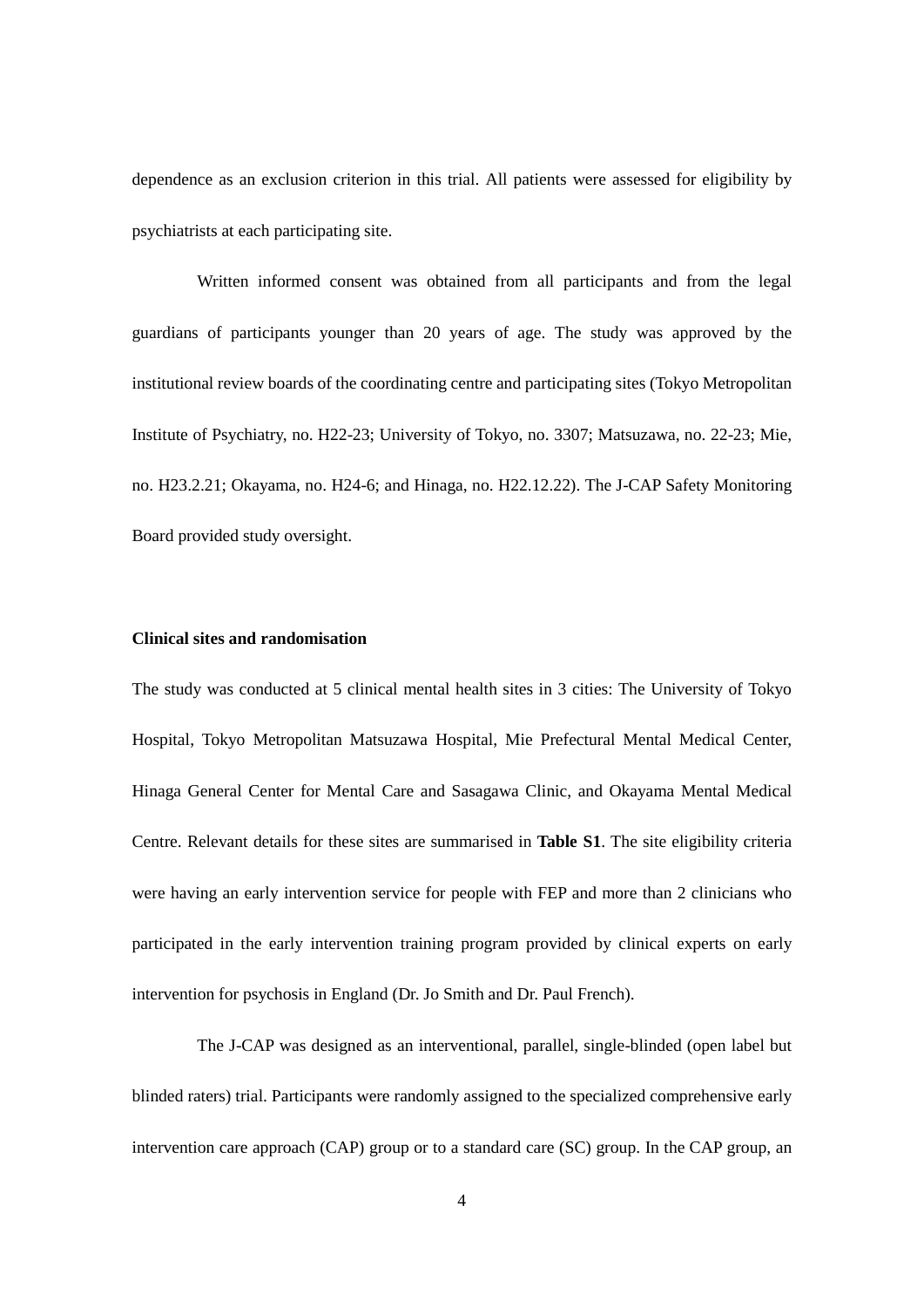early intervention team provided comprehensive community-based care for 18 months. In the SC group, participants received standard care for 18 months.

Assessments of clinical and functional data were conducted upon enrolment and at the 18-month follow-up. While the target sample size was originally 150,<sup>11</sup> we were unable to recruit a sufficient number of participants even after the registration period was extended by the study committee. The study committee stopped recruitment on September 30, 2014 when we achieved a sample size sufficient to evaluate an important secondary outcome (i.e., dropout from treatment).14 This trial was registered with the University Hospital Medical Information Network Clinical Trials Registry (UMIN-CTR) and accepted by the International Committee of Medical Journal Editors (ICMJE) (no. UMIN000005092).

## **Interventions**

Comprehensive early intervention community-based care was provided over a period of 18 months after study enrolment by specialized CAP teams consisting of trained case managers and psychiatrists. CAP teams followed the clinical guideline and practice manual for promoting recovery from early psychosis<sup>15, 16</sup> and tailored interventions with established efficacy to meet the needs of young patients and their families. Case managers sought to promote patient clinical and functional recovery using a combination of cognitive-behavioural psychotherapy, family education and support, support for vocational and educational recovery, and relapse prevention strategies. Psychiatrists in the CAP group discussed about pharmacological therapy with case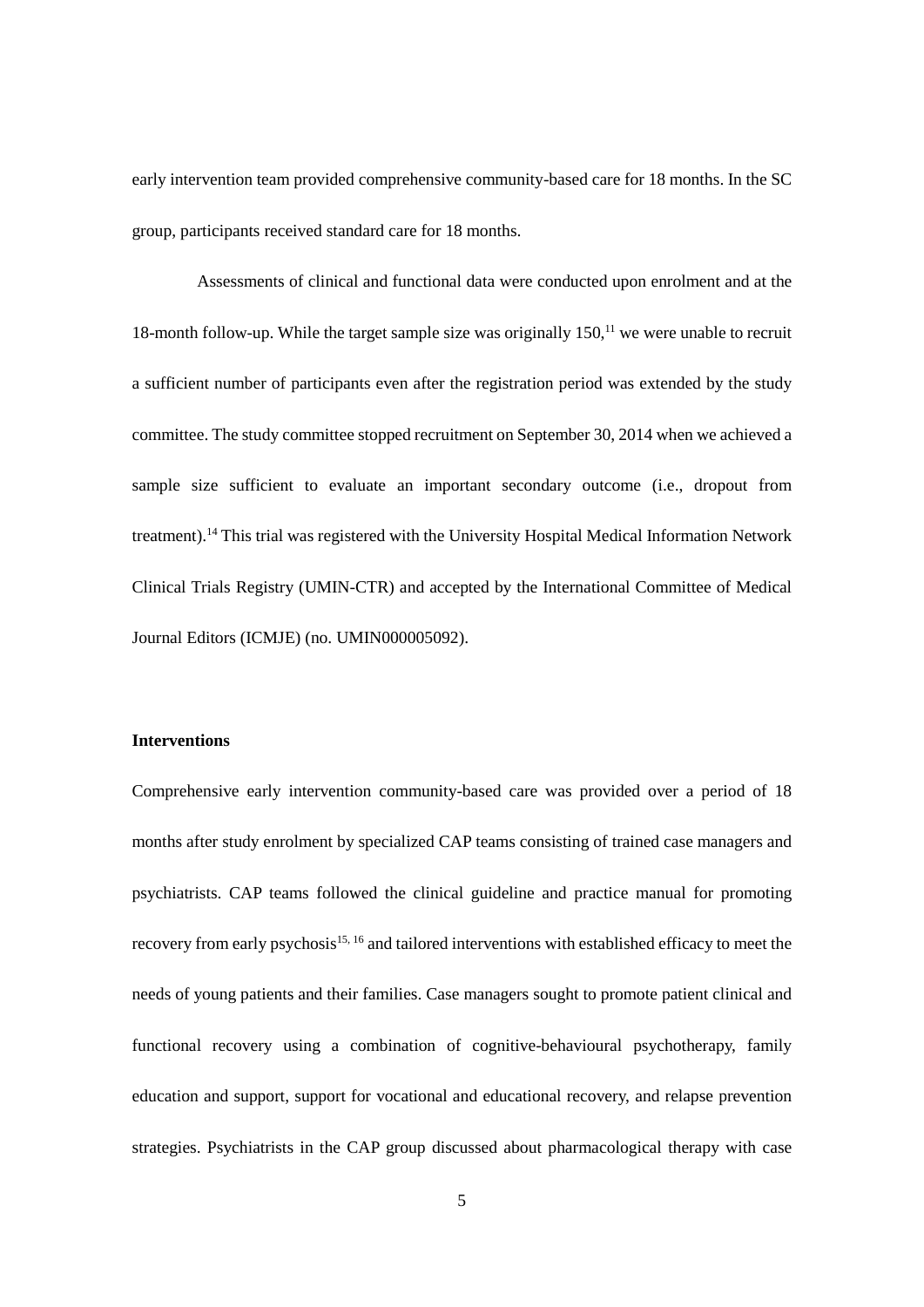managers and prescribed medicines in accordance with the clinical manual for FEP.<sup>15, 16</sup> The care components of the CAP have been previously described elsewhere<sup>11</sup>. To standardize the intensity and quality of comprehensive early intervention care, CAP teams participated in follow-up training courses and supervision meetings at least twice per year. Supervisors in the CAP coordinating centre (Tokyo Metropolitan Institute of Medical Sciences) who provided supervision for the CAP teams at each clinical site were trained and supervised by clinical experts on early intervention for psychosis in England (Dr. Jo Smith and Dr. Paul French).

Standard care (SC) or "community care as usual" included psychosis treatment as prescribed by a clinician choice and service availability. Clinicians who provided standard care received no additional training or supervision except for guidance regarding subject recruitment.

#### **Assessments**

We adopted the function domain score of the global assessment of functioning  $(GAF-F)^{17}$  as a primary outcome measure. Other outcome measures were dropout rate, remission rate based on Positive and Negative Syndrome Scale (PANSS) scores,<sup>18</sup> PANSS total score, World Health Organization Quality of Life 26-item version (WHO-QOL  $26^{19}$ ,  $20$ ) score, educational and vocational recovery rates, and care satisfaction of participants and families. The GAF-F, dropout rate, remission rate, and PANSS were evaluated by blinded raters and other measurements were assessed by self-report questionnaire.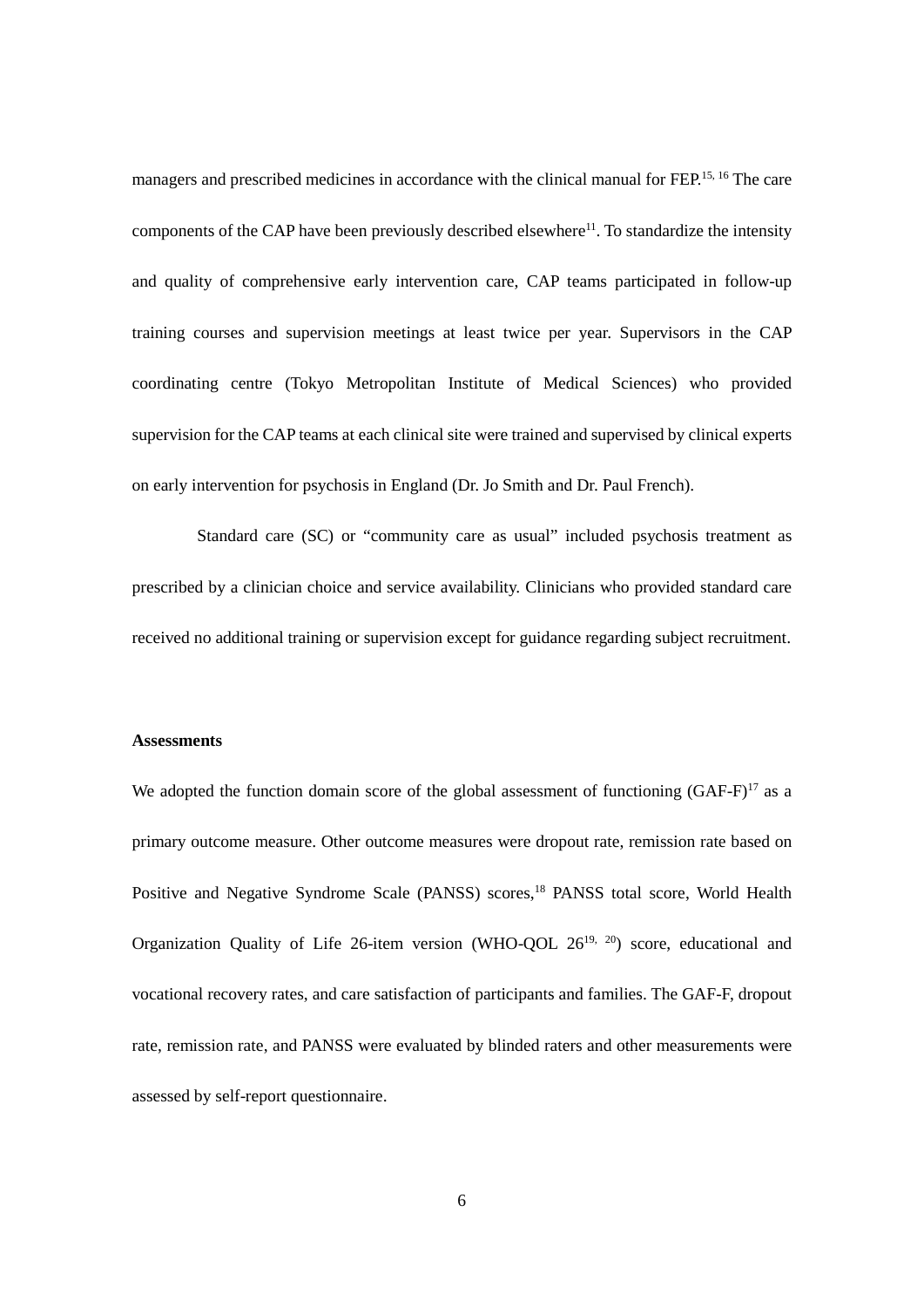The Global Assessment of Functioning  $(GAF<sup>21</sup>)$  records the current objective symptomatic and functional statuses of participants on an analogue scale ranging from 0 (poor) to 100 (good). We used the modified GAF scale<sup>17</sup> to assess functional and symptomatic statuses separately and to calculate GAF-F and GAF-S scores. The GAF-F rates social and occupational function and the GAF-S rates symptoms. The Japanese version of the modified GAF has been previously validated $2^2$ .

#### *Dropout rate*

Dropout rate was defined on follow-up point as the refusal of further treatment despite a need for treatment and several attempts at reengagement (phone calls to patients in both groups and home visits to participants in the CAP group).

## *Remission rate*

Remission rate was defined using a proposal from the Remission in Schizophrenia Working Group<sup>18</sup> that defined symptomatic remission of illness as mild or less on all items of 8 PANSS subscores (P1, P2, P3, N1, N4, N6, G5, and G9), maintained for at least 6 months.

## *PANSS*

The PANSS evaluates the current objective symptoms of patients using 30 items in 3 domains: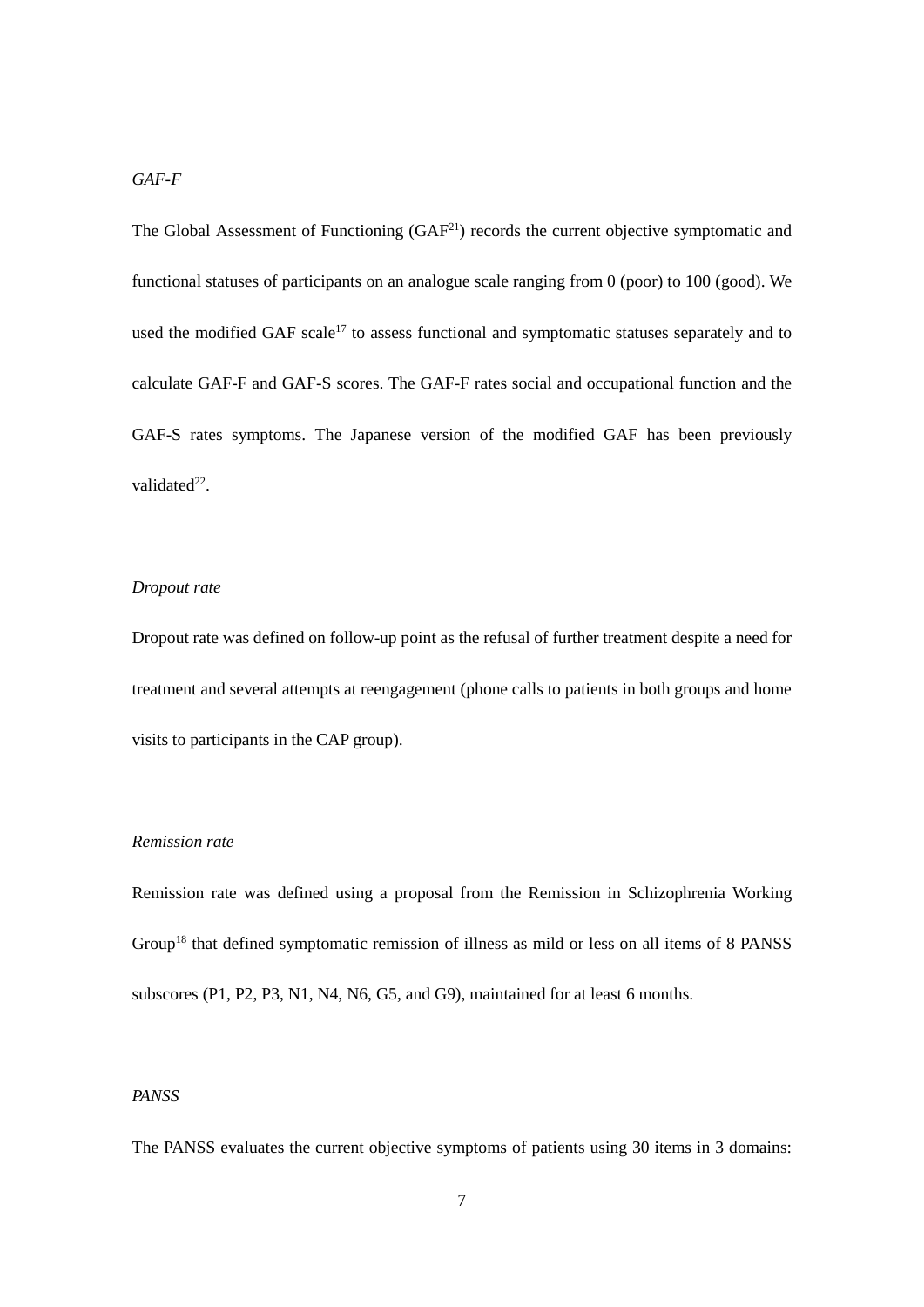positive symptoms, negative symptoms, and general psychopathology.<sup>12</sup> Each item is rated from 1 (absent) to 7 (extreme), and the total score ranges from 30 to 210.

## *WHO-QOL 26*

The WHO-QOL 26 assesses the current subjective satisfaction of participants with their quality of life using 26 items in 4 domains: physical health, psychological health, social relationships, and environment.<sup>19,20</sup> Each item is rated from 1 (poor) to 5 (good), and the total score is calculated as the average of all subscores.

## *Occupational/educational recovery rate*

Occupational/educational recovery was assessed using the definition sheet from the UK National EDEN study<sup>23</sup>. We used the "training and occupation" section, which is rated from 0 (employment) to 4 (not in education, employment or training), to assess participant's recovery status. We rated scores based on each participant's best occupational/educational status achieved within the last 6 months at baseline and follow-up.

#### *Care satisfaction*

Care satisfaction was evaluated using a single item rated from 1 (very satisfied) to 4 (very dissatisfied). Participants and their families provided subjective care satisfaction ratings after study participation.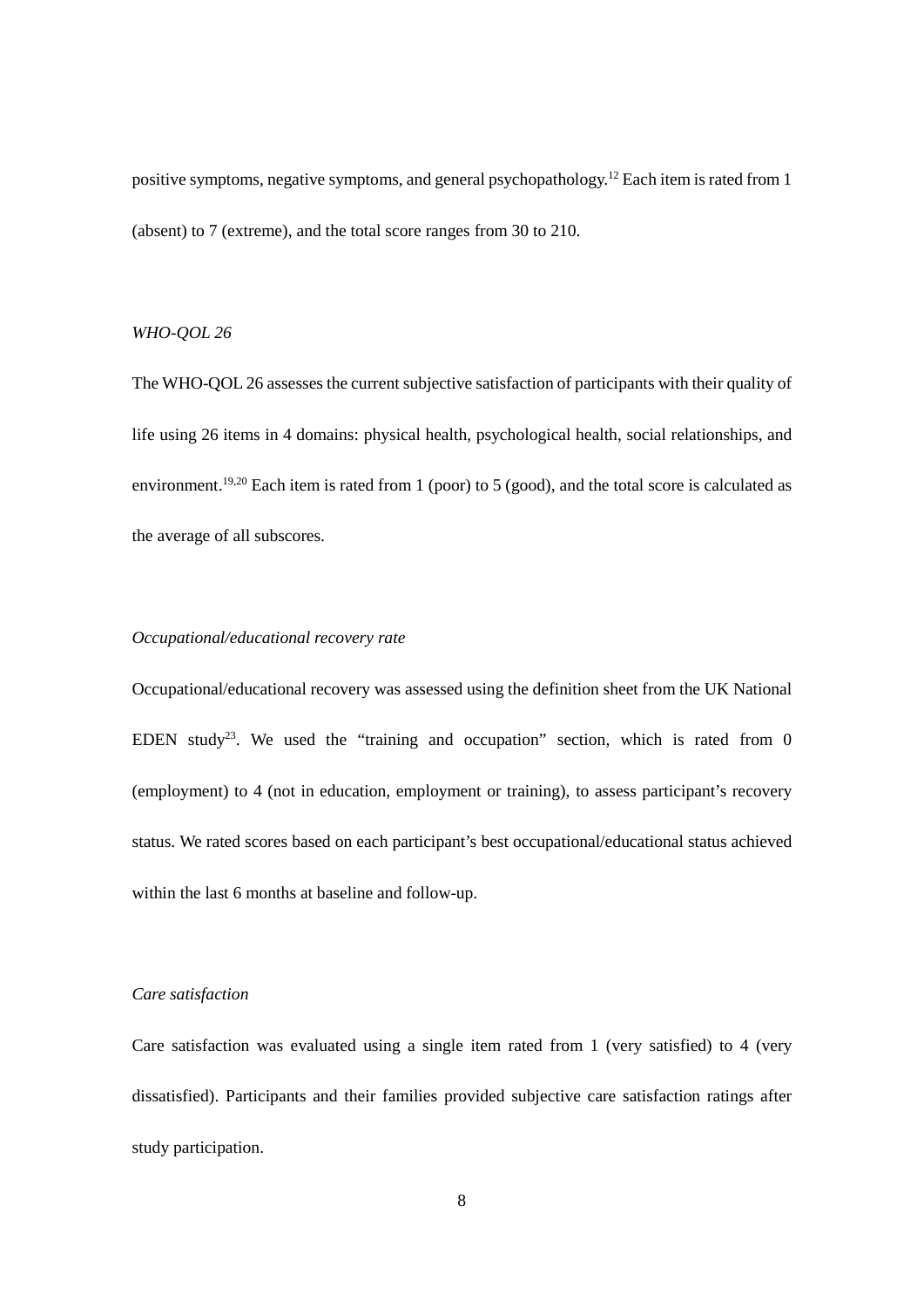#### **Statistical analysis**

We analysed the data on an intention-to-treat basis. To examine effects of the intervention, we used t-tests to compare mean differences and confidence intervals for continuous variables between groups. Multilevel linear and multilevel logistic regressions were used to examine effects of the intervention while adjusting for baseline characteristics. Because data were taken from multiple patients from each clinical site, multilevel modelling was used for multivariate analyses. The model included random effect for each clinical site to account for within-site correlations. All statistical analyses were conducted using Stata MP for Windows, version 14.0 (StataCorp, College Station, Texas, USA). The two-tailed significance level was set at 0.05.

## **Results**

Baseline characteristics of the study participants are shown in **Table 1.** A total of 77 participants were enrolled; of these, 40 were randomised to the CAP group and 37 to the SC group. Participants were predominantly living with their families (87%) and 51% were male. The mean age at baseline was 23.0 years (standard deviation  $= 5.1$  years) and the mean duration of untreated psychosis was 16.8 months (standard deviation  $= 14.1$  months; median  $= 12.7$  months). Seventy-five participants were diagnosed as F2 and 2 participants were diagnosed as F3. There were no significant between-group differences in baseline clinical or functional characteristics except for symptom severity (PANSS total score:  $P = 0.003$ ).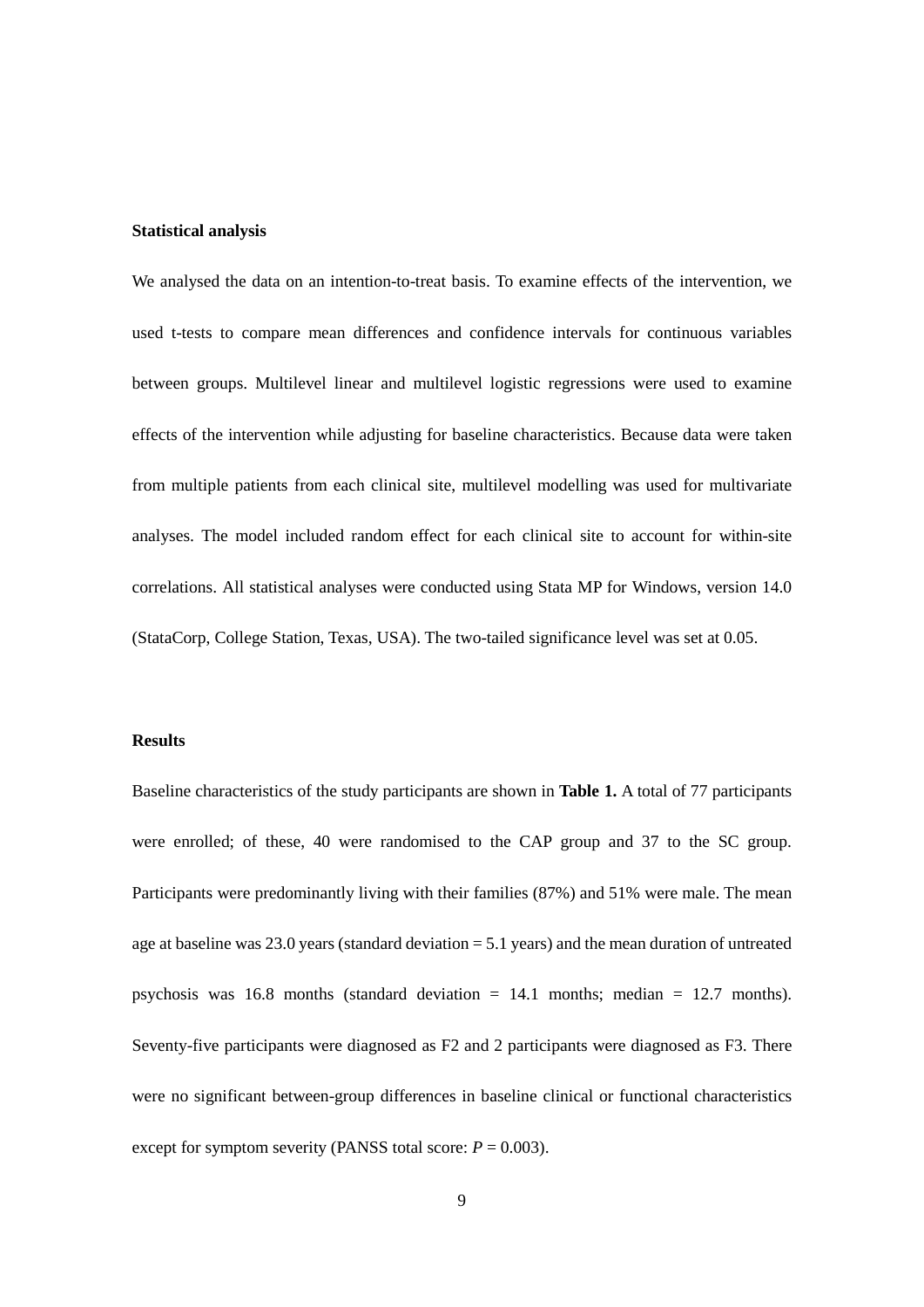GAF-F scores in the CAP group at the 18-month follow-up were slightly higher than those in the SC group, but this difference was not statistically significant before  $(P = 0.195)$  or after adjusting for baseline variables ( $P = 0.332$ ) (**Table 2**); however, the CAP group had a significantly lower dropout rate  $(2.5\% \text{ vs. } 21.6\%; \text{ odds ratio } [OR] = 0.038, 95\% \text{ confidence}$ interval  $\text{[CI]} = 0.002 - 0.923$ ,  $P = 0.045$ ) and significantly higher remission rate (OR = 6.29, 95%)  $CI = 1.04$ , 95% on  $P = 0.045$ ) than the SC group, even after adjusting for baseline variables. Family member care satisfaction was also significantly higher in the CAP group than in the SC group ( $OR = 3.69$ ,  $95\%$   $CI = 1.05-13.00$ ,  $P = 0.042$ ), but this difference did not remain significant after adjusting for baseline characteristics ( $P = 0.697$ ). No significant group differences were found for symptom severity, medication dose, quality of life, recovery rate, or participant care satisfaction.

### **Discussion**

In the present study, we found that young patients with FEP who received specialized comprehensive early intervention care had a decreased risk of dropout and increased clinical remission, as compared with those who received standard care; however, we did not identify significant between-group differences in functional outcomes. Dropout from mental health services is an important issue for young people with  $FEP<sub>24</sub>$  especially given that outcome trajectories are established relatively early, usually during the first 2–5 years after illness onset.<sup>25</sup> A recent meta-analysis reported that specialized early intervention care for individuals with FEP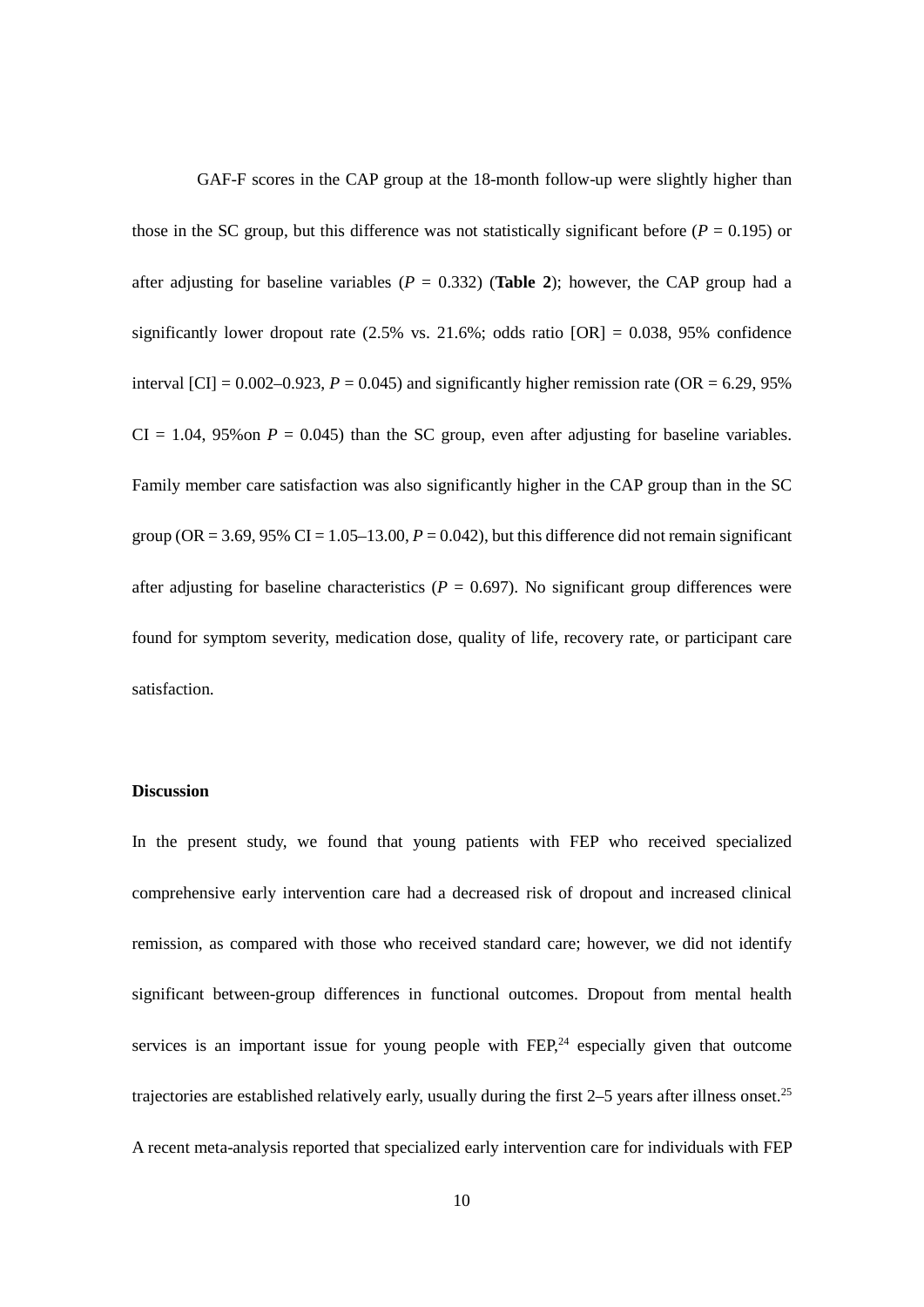reduced the risk of dropout from treatment,<sup>26</sup> although dropout rates remain high (20.5–40%) even in the context of these specialized programs.<sup>24</sup> Compared with these previous studies, the dropout rate in our CAP group was quite low (2.5%); this may have been due to our sampling criteria, as we excluded individuals with comorbid substance use disorders, which have been identified as risk factors for service disengagement in other countries.<sup>24</sup> Statistically robust improvements in the clinical remission rate in our CAP group are consistent with the findings of a previous study where specialized care was provided for early psychosis.<sup>27</sup> Current multicomponent treatment programs for FEP emphasize a combination of psychosocial and pharmacological interventions as the first line treatment.<sup>28, 29</sup> and evidence suggests that this combined treatment approach promotes clinical remission among individuals with FEP compared to medication alone.<sup>30, 31</sup> To this end, we noted that lower doses of antipsychotics were prescribed to patients in our CAP group compared to the SC group. International treatment guidelines for FEP recommend the use of low-dose antipsychotic medication,<sup>15</sup> as high or excessive medication can increase the risk of physical health deterioration and poor functional recovery in young patients with FEP.<sup>32</sup> Taken together, these findings suggest that comprehensive early intervention care can reduce the risk of high or excessive antipsychotic medication use and associated adverse outcomes.

To the best of our knowledge, this is the first randomised controlled trial to examine effects of comprehensive early intervention care in an Asian cohort of young individuals with FEP. While we provide evidence that comprehensive early intervention care reduces treatment dropout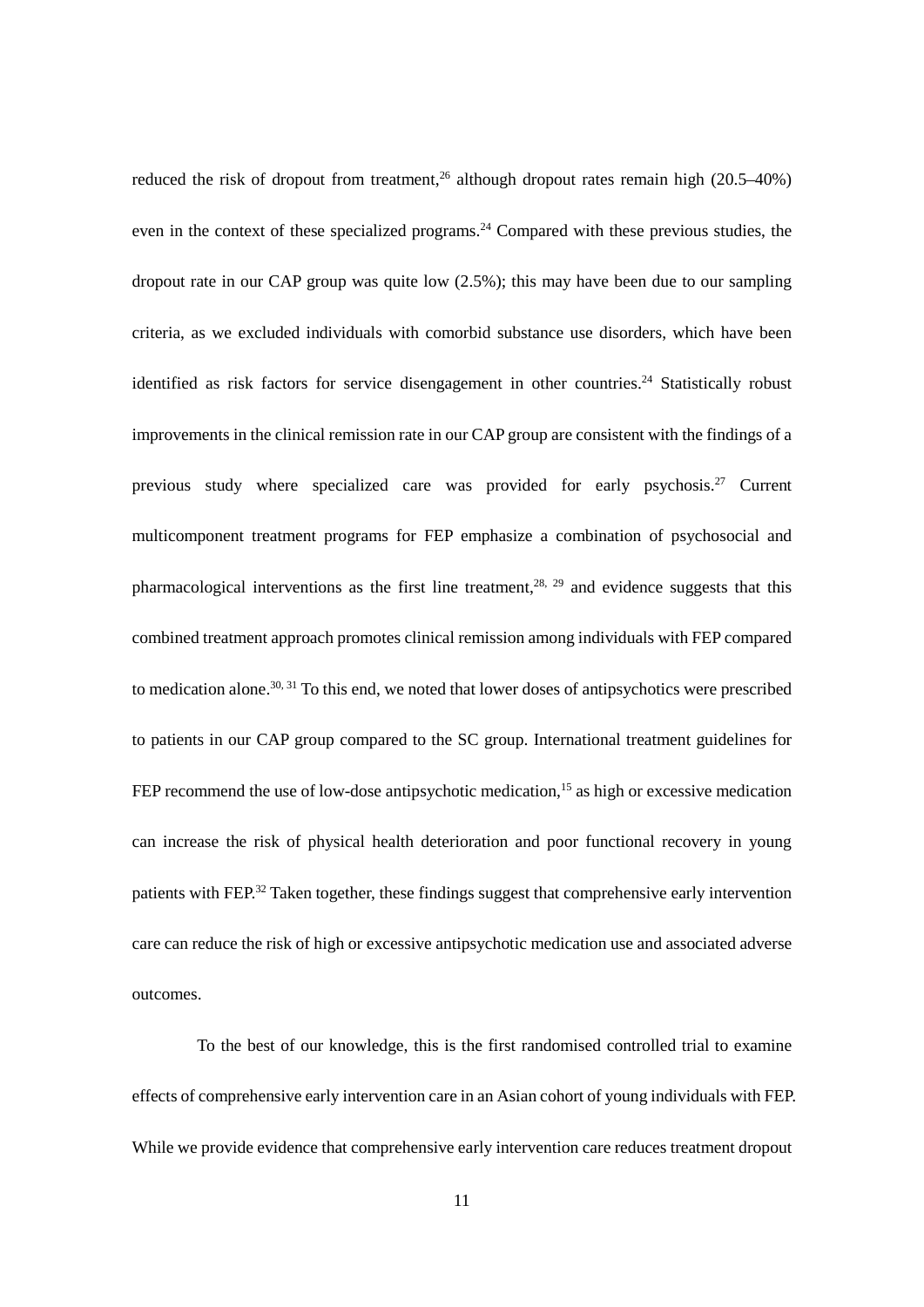and promotes clinical remission, several important study limitations should be considered. First, our sample size was not large enough to detect changes in the primary outcome measure. As a result, the statistical power of our trial was limited. Second, the follow-up duration in our study was shorter than those in similar previous studies.<sup>3, 5</sup> The OPUS trial in Denmark reported that the benefits of specialized early intervention care in patients with FEP were most notable after 2 and 5 years of treatment, whereas positive effects were diminished at 10-year follow-up,<sup>3</sup> and a similar pattern was seen in the LEO trial in the UK that used a 5-year follow-up period.<sup>5</sup> Accordingly, a longer follow-up period may be required to investigate the sustainable efficiency of CAP treatment in future studies. Third, there were no physical health outcomes in our J-CAP study. Psychotic disorders are associated with a 10–30-year gap in life expectancy relative to the general population<sup>33, 34</sup> and premature mortality has been related to higher incidences of cardiovascular disease and obesity-related cancers in these patients.<sup>35</sup> Recent studies have shown a high prevalence of cardiometabolic risk factors among young people with first-episode schizophrenia spectrum disorders.<sup>36</sup> Future studies should include physical health-related outcomes as important targets of early intervention programs for young people with  $FEP<sup>37</sup>$ 

#### **Acknowledgements**

We are extremely grateful to all of the participants and their families who made this study possible, and to the whole J-CAP project team, including the clinical staff and interviewers at each clinical site, our computer and laboratory technicians, and our research scientists. We also sincerely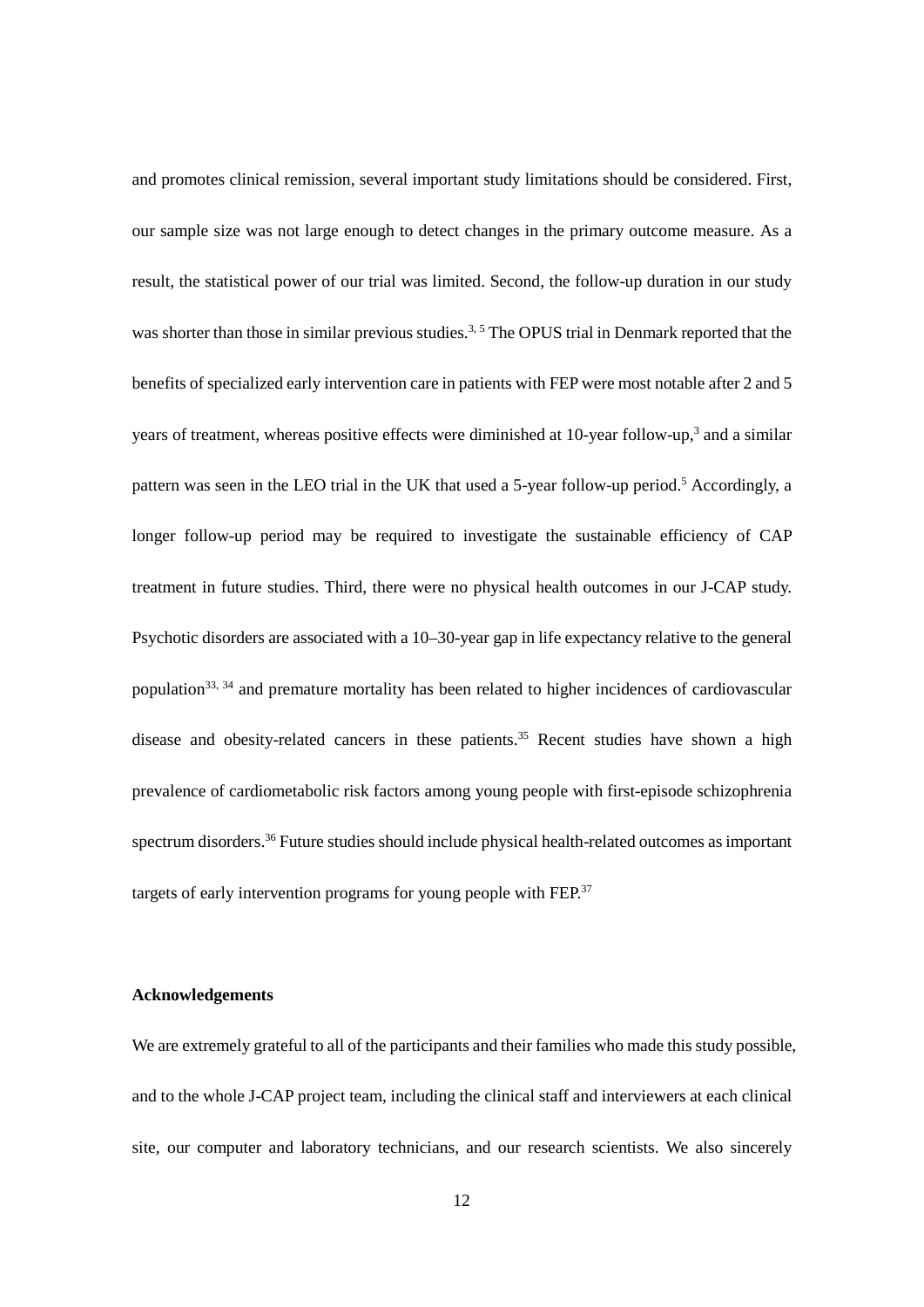appreciate the efforts of our senior colleagues Dr. Masanori Harada and Dr. Takeshi Nonaka in launching this project. This research was funded by research grants from the Ministry of Health, Labour, and Welfare (Psychiatric and Neurological Diseases and Mental Health, H22-seishin-ippan-015) and a Tokyo Metropolitan Institute of Medical Science Project Grant (Kokoronokenko H27-H31).

# **Declaration of Interest**

None.

# **Authorship**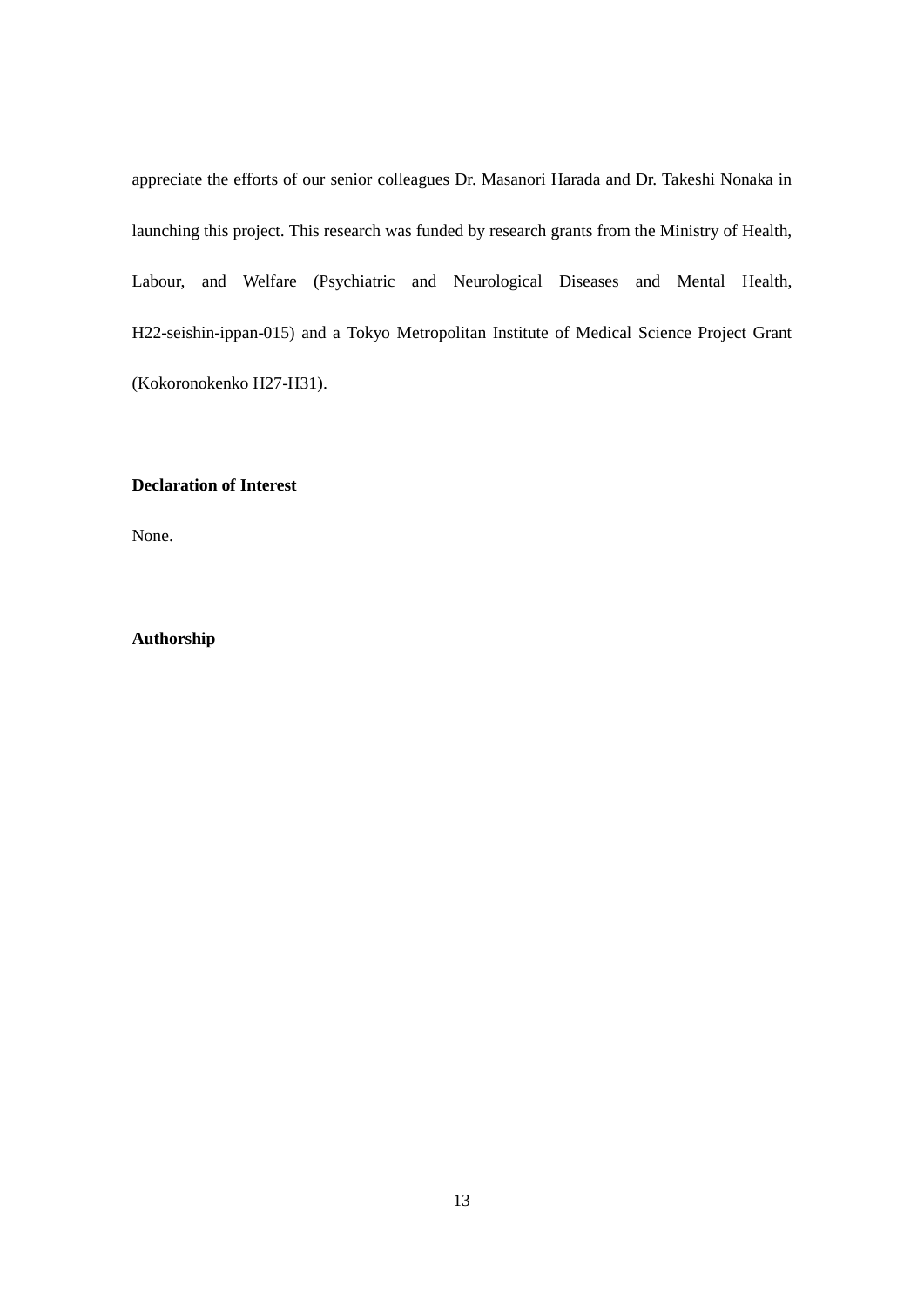#### **References**

- 1 Petersen L, Nordentoft M, Jeppesen P, Øhlenschlaeger J, Thorup A, Christensen TØ, et al. Improving 1-year outcome in first-episode psychosis. *Br J Psychiatry* 2005; **187**: s98-s103.
- 2 Bertelsen M, Jeppesen P, Petersen L, Thorup A, Øhlenschlæger J, le Quach P, et al. Five-year follow-up of a randomized multicenter trial of intensive early intervention vs standard treatment for patients with a first episode of psychotic illness: the OPUS trial. *Arch Gen Psychiatry* 2008; **65**: 762-71.
- 3 Secher RG, Hjorthoj CR, Austin SF, Thorup A, Jeppesen P, Mors O, et al. Ten-year follow-up of the OPUS specialized early intervention trial for patients with a first episode of psychosis. *Schizophr Bull* 2015; **41**: 617-26.
- 4 Craig TK, Garety P, Power P, Rahaman N, Colbert S, Fornells-Ambrojo M, et al. The Lambeth Early Onset (LEO) Team: randomised controlled trial of the effectiveness of specialised care for early psychosis. *BMJ* 2004; **329**: 1067.
- 5 Gafoor R, Nitsch D, McCrone P, Craig TK, Garety PA, Power P, et al. Effect of early intervention on 5-year outcome in non-affective psychosis. *Br J Psychiatry* 2010; **196**: 372-6.
- 6 Srihari VH, Tek C, Kucukgoncu S, Phutane VH, Breitborde NJ, Pollard J, et al. First-Episode Services for Psychotic Disorders in the U.S. Public Sector: A Pragmatic Randomized Controlled Trial. *Psychiatr Serv* 2015; **66**: 705-12.
- 7 Kane JM, Robinson DG, Schooler NR, Mueser KT, Penn DL, Rosenheck RA, et al.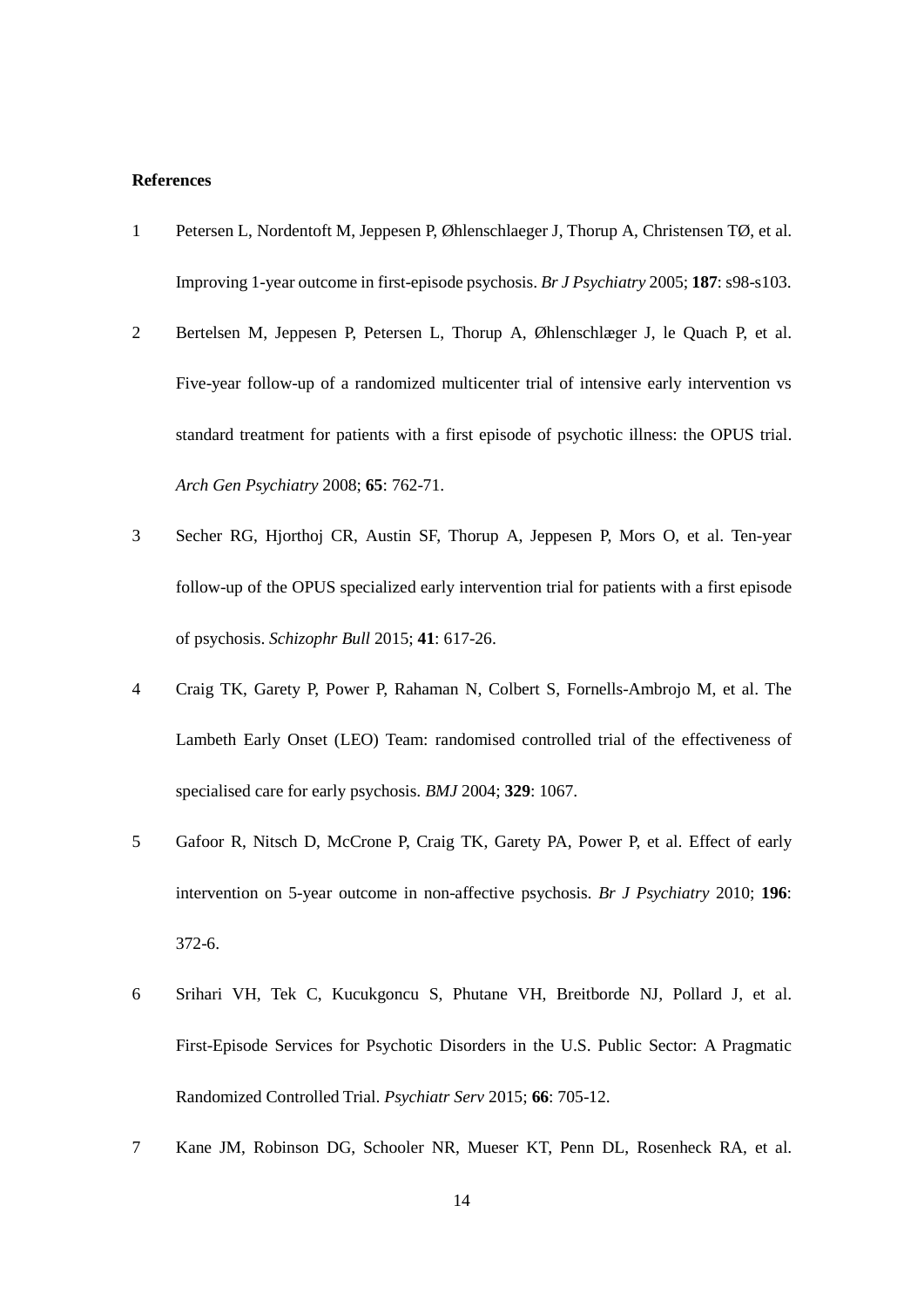Comprehensive versus usual community care for first-episode psychosis: 2-year outcomes from the NIMH RAISE early treatment program. *Am J Psychiatry* 2015; **173**: 362-72.

- 8 Kane JM, Schooler NR, Marcy P, Correll CU, Brunette MF, Mueser KT, et al. The RAISE early treatment program for first-episode psychosis: background, rationale, and study design. *J Clin Psychiatry* 2015; **76**: 240-6.
- 9 Chang WC, Kwong VWY, Chan GHK, Jim OTT, Lau ESK, Hui CLM, et al. Prediction of functional remission in first-episode psychosis: 12-month follow-up of the randomized-controlled trial on extended early intervention in Hong Kong. *Schizophr Res* 2016; **173**: 79-83.
- 10 Chang WC, Chan GH, Jim OT, Lau ES, Hui CL, Chan SK, et al. Optimal duration of an early intervention programme for first-episode psychosis: randomised controlled trial. *Br J Psychiatry* 2015; **206**: 492-500.
- 11 Koike S, Nishida A, Yamasaki S, Ichihashi K, Maegawa S, Natsubori T, et al. Comprehensive early intervention for patients with first-episode psychosis in Japan (J-CAP): study protocol for a randomised controlled trial. *Trials* 2011; **12**: 156.
- 12 Kay SR, Flszbein A, Opfer LA. The positive and negative syndrome scale (PANSS) for schizophrenia. *Schizophr Bull* 1987; **13**: 261.
- 13 Wada K. The history and current state of drug abuse in Japan. *Ann N Y Acad Sci* 2011; **1216**: 62-72.
- 14 Ando S, Nishida A, Koike S. A team intervention for first-episode psychosis in Japan.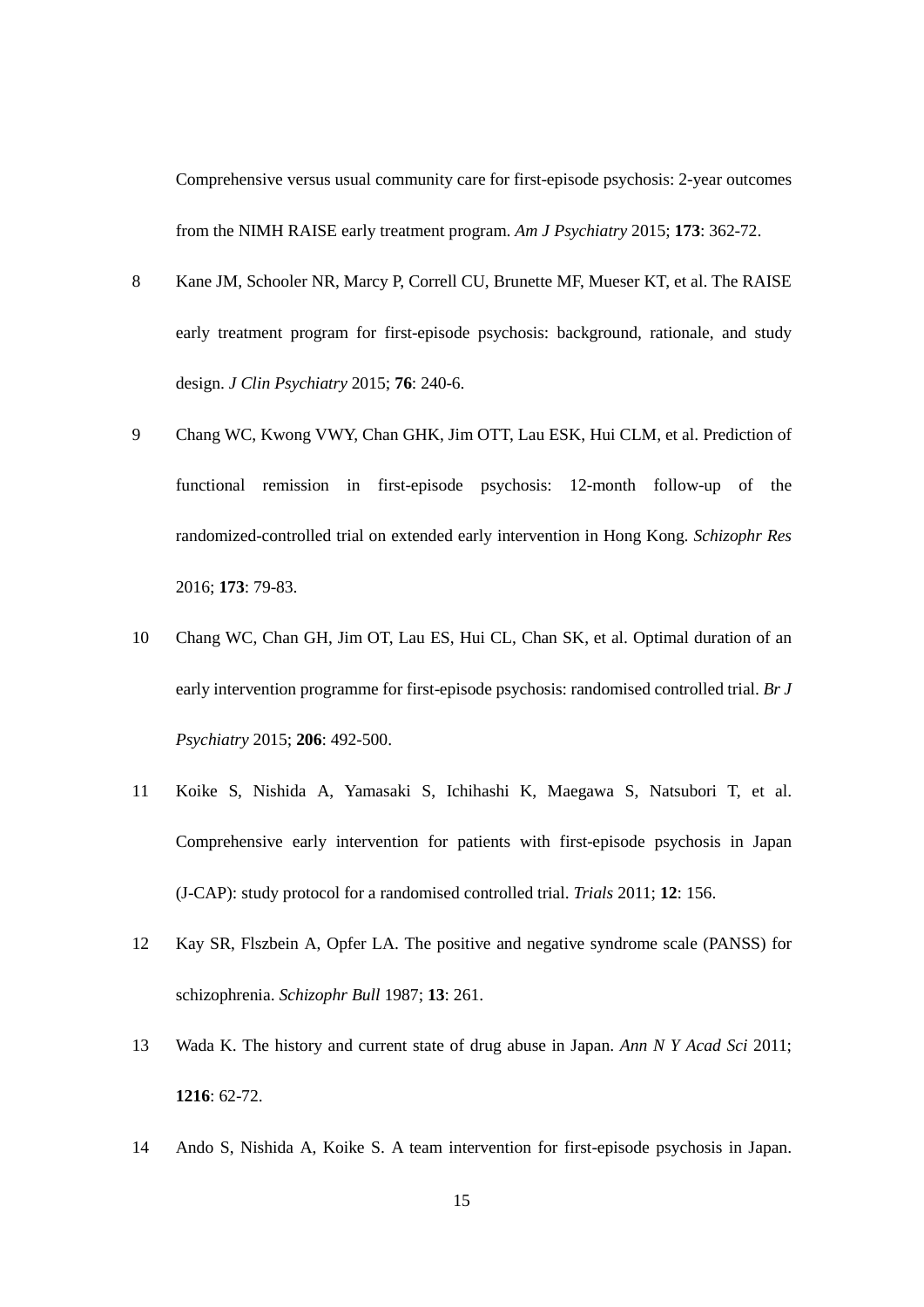*Psychiatr Serv* 2013; **64**: 932-3.

- 15 International Early Psychosis Association Writing Group. International clinical practice guidelines for early psychosis. *Br J Psychiatry* 2005; **187**: s120-4.
- 16 French P, Smith J, Shiers D, Reed M, Rayne M. *Promoting recovery in early psychosis: A practice manual.* John Wiley & Sons, 2010.
- 17 Hall RC. Global assessment of functioning: a modified scale. *Psychosomatics* 1995; **36**: 267-75.
- 18 Andreasen NC, Carpenter Jr WT, Kane JM, Lasser RA, Marder SR, Weinberger DR. Remission in schizophrenia: proposed criteria and rationale for consensus. *Am J Psychiatry* 2005; **162**: 441-9.
- 19 Tazaki M, Nakane Y. *WHOQOL 26 Japanese version.* Kaneko Shobo Press, 1997.
- 20 WHOQOL Group. Development of the World Health Organization WHOQOL-BREF quality of life assessment. *Psychol Med* 1998; **28**: 551-8.
- 21 American Psychiatric Association. *Diagnostic and Statistical Manual of Mental Disorders, 4th edition.* American Psychiatric Press, 1994.
- 22 Eguchi S, Koike S, Suga M, Takizawa R, Kasai K. Psychological symptom and social functioning subscales of the modified Global Assessment of Functioning scale: reliability and validity of the Japanese version. *Psychiatry Clin Neurosci* 2015; **69**: 126-7.
- 23 Birchwood M, Lester H, McCarthy L, Jones P, Fowler D, Amos T, et al. The UK national evaluation of the development and impact of Early Intervention Services (the National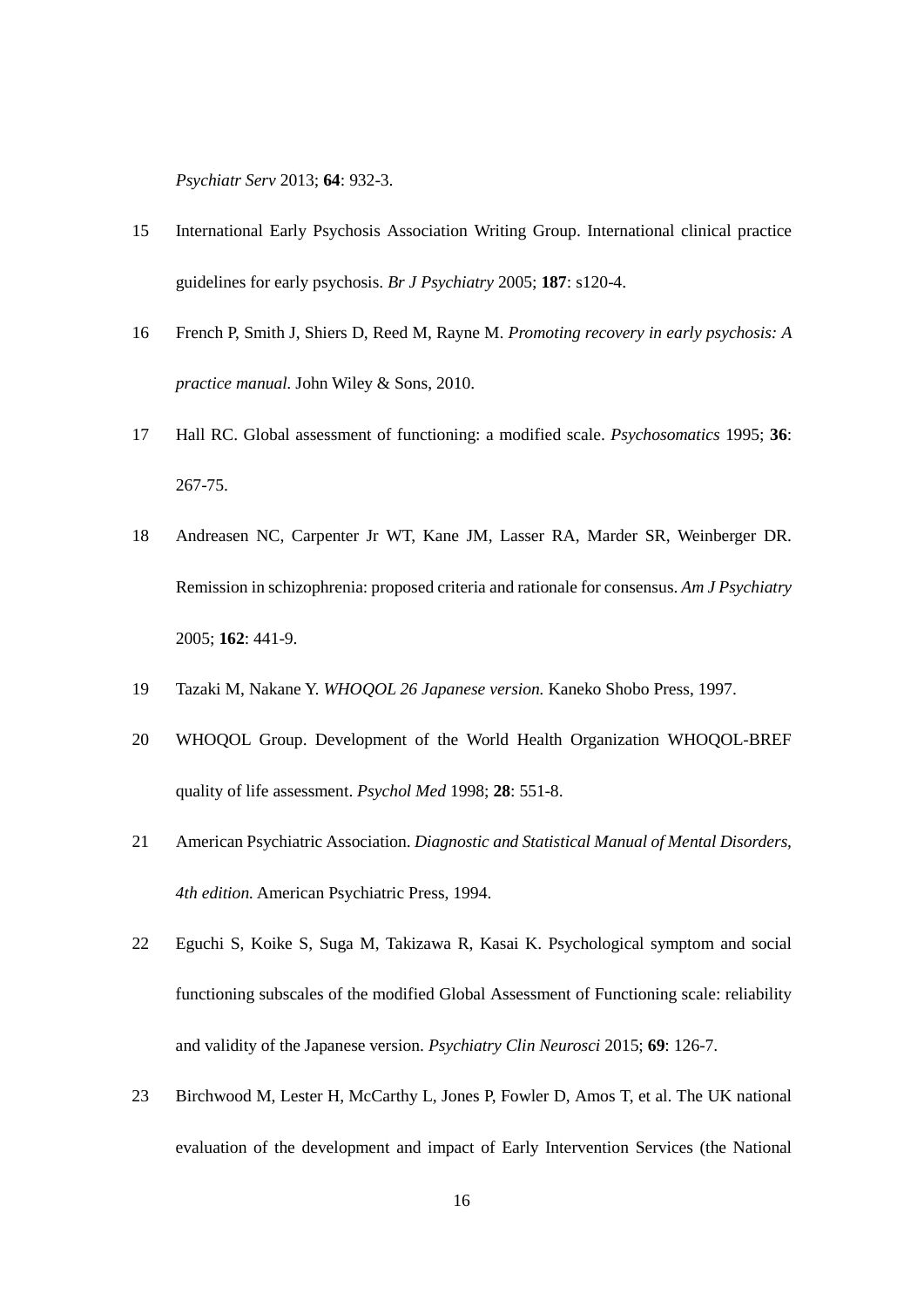EDEN studies): study rationale, design and baseline characteristics. *Early Interv Psychiatry* 2014; **8**: 59-67.

- 24 Doyle R, Turner N, Fanning F, Brennan D, Renwick L, Lawlor E, et al. First-episode psychosis and disengagement from treatment: a systematic review. *Psychiatr Serv* 2014; **65**: 603-11.
- 25 Birchwood M, Todd P, Jackson C. Early intervention in psychosis. The critical period hypothesis. *Br J Psychiatry Suppl* 1998; **172**: 53-9.
- 26 Marshall M, Rathbone J. Early intervention for psychosis. *Cochrane Database Syst Rev* 2011; **6**: Cd004718.
- 27 Conus P, Cotton S, Schimmelmann BG, McGorry PD, Lambert M. Rates and predictors of 18-months remission in an epidemiological cohort of 661 patients with first-episode psychosis. *Soc Psychiatry Psychiatr Epidemiol* (e-published ahead of print) 2017.
- 28 Dixon LB, Goldman HH, Bennett ME, Wang Y, McNamara KA, Mendon SJ, et al. Implementing Coordinated Specialty Care for Early Psychosis: The RAISE Connection Program. *Psychiatr Serv* 2015; **66**: 691-8.
- 29 Mueser KT, Penn DL, Addington J, Brunette MF, Gingerich S, Glynn SM, et al. The NAVIGATE Program for First-Episode Psychosis: Rationale, Overview, and Description of Psychosocial Components. *Psychiatr Serv* 2015; **66**: 680-90.
- 30 Guo X, Zhai J, Liu Z, Fang M, Wang B, Wang C, et al. Effect of antipsychotic medication alone vs combined with psychosocial intervention on outcomes of early-stage